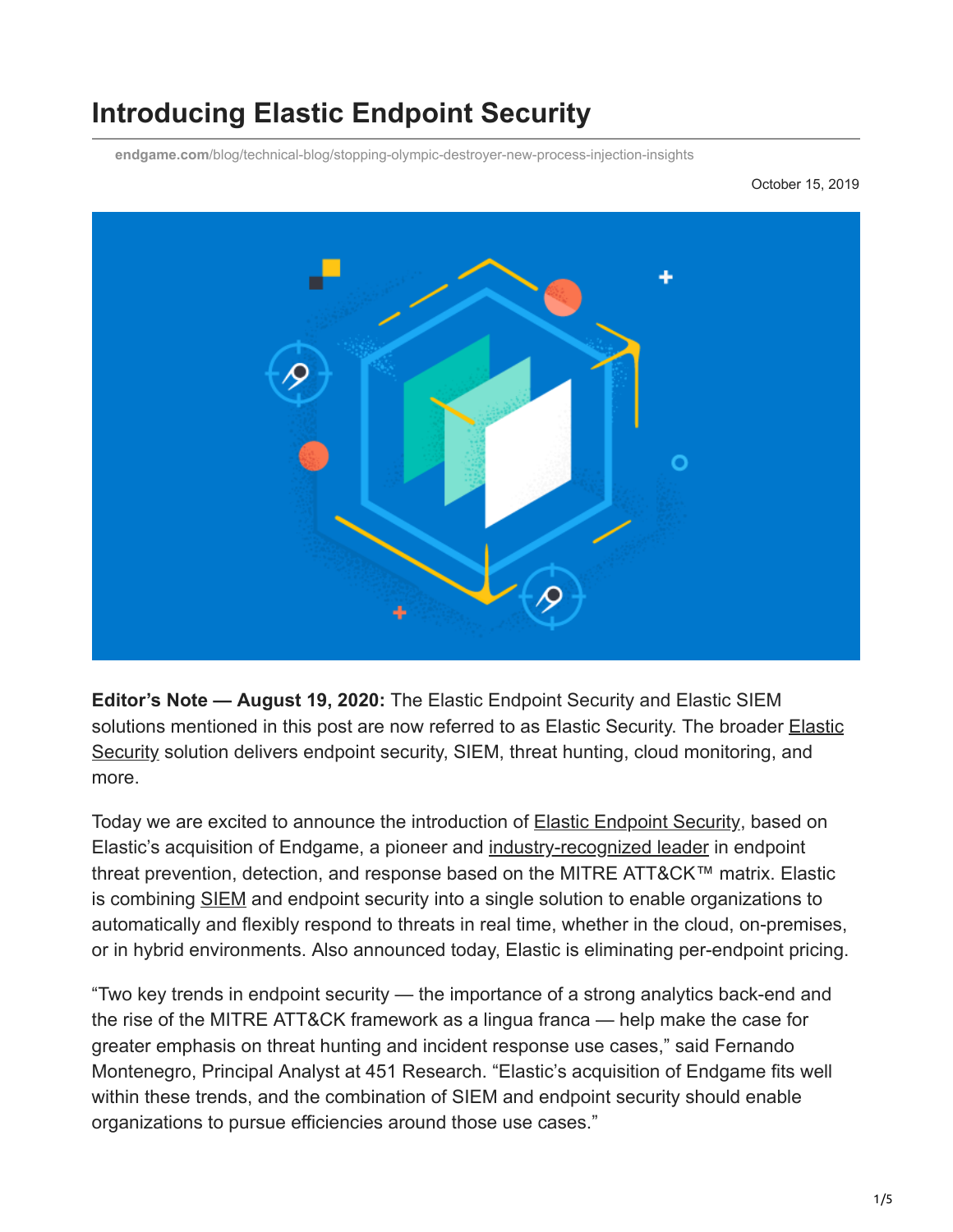Endgame has been validated by numerous independent testing organizations, including NSS Labs, SE Labs, MITRE, and others as having both the strongest preventions and detections available. This was recently illustrated by its performance in the AV [Comparatives Independent Anti-Virus Test, where Endgame demonstrated exc](https://www.av-comparatives.org/tests/business-security-test-august-september-2019-factsheet/)eptional protection against real-world threats, preventing 99.7% of malware with no cloud connectivity required.

[Additionally, Elastic Endpoint Security brings one of the strongest sources of endpoint](https://www.endgame.com/blog/technical-blog/heres-how-we-do-numbers) security data, raw endpoint event data, and alerts to the Elastic Stack, joining the existing logging, security, APM, and infrastructure event collection. With the average threat dwell time exceeding 100 days, shipping, scaling, and storing data efficiently in Elasticsearch makes searching through all of this disparate security-related data practical, easy, and fast. Accordingly, endpoint security is a natural fit for the Elastic Stack to provide prevention against threats and the fastest detection and response to stop attacks at the earliest stages possible.

"Users deserve more from the tools they deploy. That's why we are providing immediate value today through the simplicity of a single stack to search, store, analyze, and secure your data," said Shay Banon, founder and chief executive officer of Elastic. "This is an exciting step toward realizing our vision for applying search to multiple use cases, as we are now able to offer users the best threat hunting solution with the best endpoint protection."

| ×                 | SIEM / Hosts / Anomalies                                                                      |                                                           |                                                                               |                              |                                                                                             |                                                                | $\circledcirc$<br><b>MP</b> |
|-------------------|-----------------------------------------------------------------------------------------------|-----------------------------------------------------------|-------------------------------------------------------------------------------|------------------------------|---------------------------------------------------------------------------------------------|----------------------------------------------------------------|-----------------------------|
| $\odot$           | Q e.g. host.name: "foo"                                                                       |                                                           |                                                                               |                              | Last 24 hours<br>冊∨                                                                         | <b>C</b> Refresh<br>Show dates                                 |                             |
| $\odot$<br>俭<br>圂 | <b>Hosts</b><br>圖 6                                                                           | <b>User authentications</b><br>47 success<br>$\checkmark$ | 98,852 fail                                                                   | <b>Unique IPs</b><br>$\odot$ | 7,902 source                                                                                | 3,563 destin                                                   |                             |
| 幽<br>♨<br>¢þ      | 6<br>4,5<br>$\overline{\mathbf{3}}$<br>1.5<br>$\Omega$<br>10-02 09:00 10-02 18:00 10-03 03:00 | Succ.<br>Fall<br>0 20,000 40,000 60,000 80,000            | 45,000<br>30,000<br>15,000<br>$\Delta$<br>10-02 09:00 10-02 18:00 10-03 03:00 | Src.<br>Dost.<br>$\circ$     | 2,000<br>4,000<br>6,000                                                                     | 4,500<br>3,000<br>1,500<br>10-02 09:00 10-02 18:00 10-03 03:00 | K                           |
| €<br>回            | <b>Authentications</b><br><b>All Hosts</b>                                                    | Uncommon processes                                        | <b>Anomalies</b>                                                              | Events                       |                                                                                             |                                                                | Timeline                    |
| ᄝ                 |                                                                                               |                                                           |                                                                               |                              |                                                                                             |                                                                |                             |
| I<br>$\triangle$  | Anomalies <sup>1</sup><br>Showing: 167 anomalies                                              |                                                           |                                                                               |                              |                                                                                             |                                                                |                             |
| ❖                 | Host name                                                                                     | Job name                                                  | Anomaly score $\downarrow$                                                    | Entity                       | Influenced by                                                                               | Timestamp                                                      |                             |
| ೪<br>Ş            | ENDPOINT-W-0-03                                                                               | phishing-anomalies                                        | 94                                                                            | process.name:"vtjxvbxj.exe"  | host.name: "ENDPOINT-<br>W-0-03"<br>process.name: "powershell.exe"<br>user.name: "joe_user" | Oct 2, 2019 @ 10:14:49.000                                     |                             |
| ⊛                 | ENDPOINT-W-0-01                                                                               | targeting-anomalies                                       | 97                                                                            | process.name:"D7K1C3K1.exe"  | host.name: "ENDPOINT-<br>W-0-01"<br>process.name: "excel.exe"<br>user.name: "jane_user"     | Oct 2, 2019 @ 09:42:58.000                                     |                             |
|                   |                                                                                               |                                                           |                                                                               |                              |                                                                                             |                                                                |                             |

## **Our journey into SIEM and endpoint security**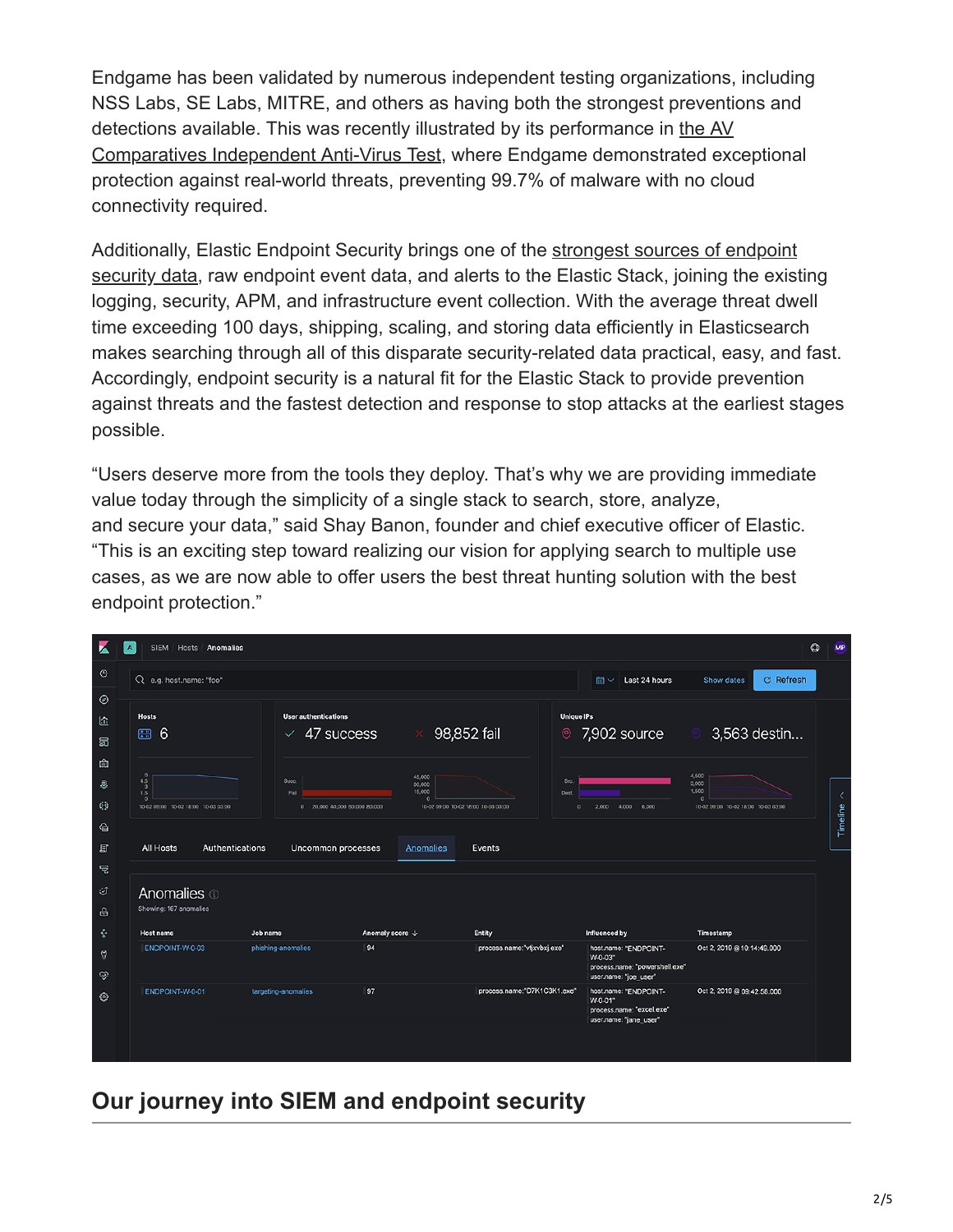Tools working in isolation can't safeguard an organization, and the data that those tools collect isn't actionable without a centralized management console. Security teams are faced with siloed data, slow query times, and compromised analysis that lacks relevance and context. Organizations already know they need to work in real time; they need to ingest and store all types of data in a way that is unbounded; and they need to produce relevant results and automatically operationalize them into existing and new security workflows.

Nearly two years ago, we embarked on a mission to help organizations evolve their security efforts. While the Elastic Stack has been adopted and is used as a security solution for use cases like threat hunting, fraud detection, and security monitoring, we wanted to make it even easier for users to deploy our products for security. We first worked in collaboration with our community to develop the Elastic Common Schema (ECS) to provide an easy way to normalize data from disparate sources from network and host data. Then we launched [Elastic SIEM](https://www.endgame.com/siem), the world's first free and open SIEM... but we didn't stop there.

Now, when you deploy a data collection agent for Elastic SIEM, you can protect the endpoint simultaneously and remove the inefficiency of multiple solutions that can't respond in time to prevent damage and loss.

"Stopping attacks as early as possible is the goal. That requires the best preventions and the highest fidelity detections on the endpoint. The combination of Endgame's leading endpoint protection technology with Elastic SIEM creates an interactive workspace for SecOps and threat hunting teams to stop attacks and protect their organizations," said Nate Fick, formerly CEO of Endgame and now general manager of Elastic Security.



## **The end of endpoint pricing**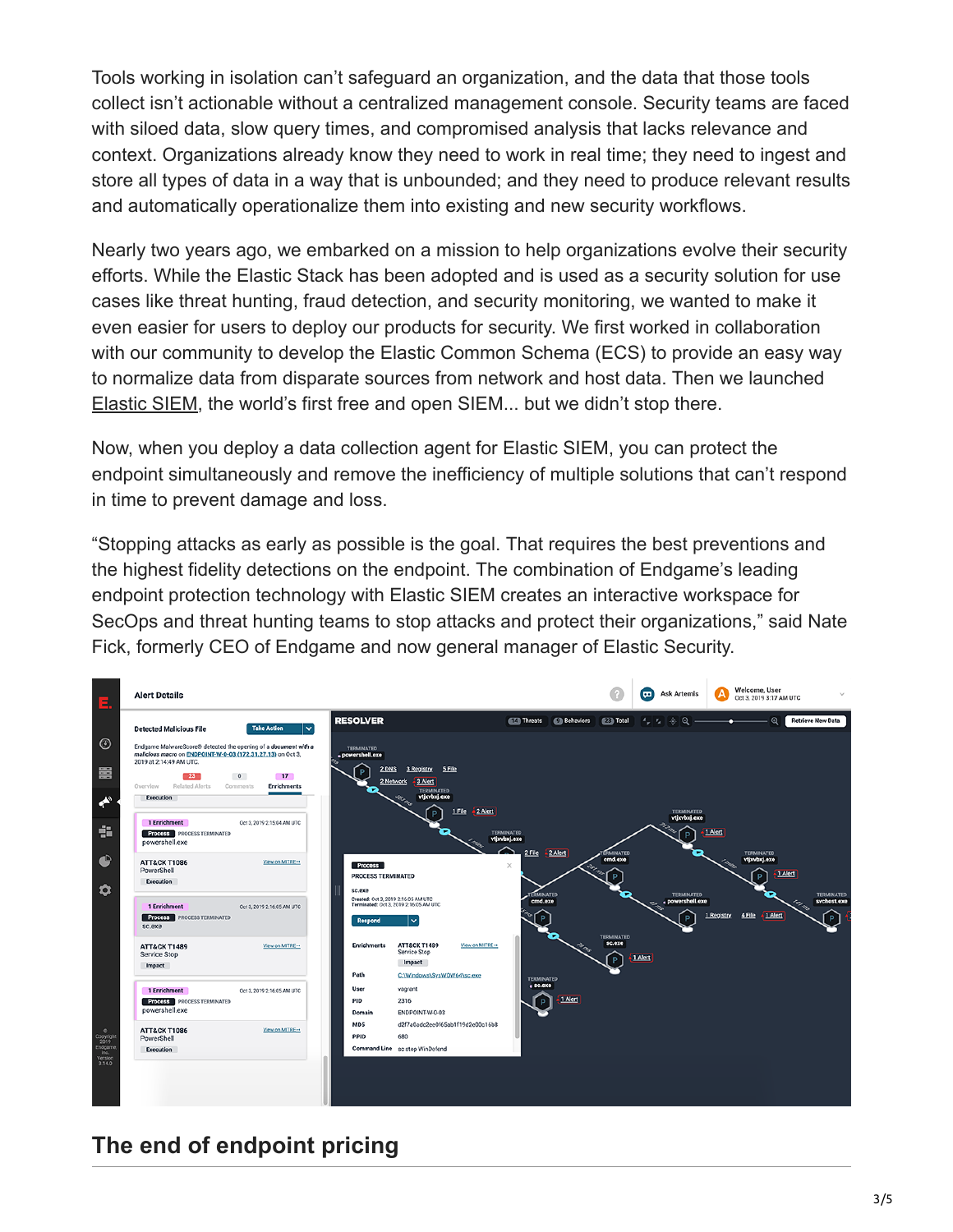In addition to combining the world's first free and open SIEM with the best endpoint protection technology, Elastic is eliminating per-endpoint pricing.

"Why should users need to count the number of devices they need to protect? Or choose how many days of threat intelligence data they can afford to retain?" added Banon. "We want organizations to have the best protection, use it everywhere, and not be penalized with per-endpoint pricing."

Elastic customers pay for resource capacity for any solution they use — Elastic Logs, APM, SIEM, App Search, Site Search, Enterprise Search, and now Endpoint Security — with a consistent and transparent pricing framework. This ensures organizations can capture maximum value from their data. With Elastic Endpoint Security, customers get full protection for as many endpoints as they need, and full data collection and shipping without having to compromise.

### **Security leaders comment on Elastic Endpoint Security**

#### **Texas A&M University, Andrew Stokes, Assistant Director and Information Security Officer**

"We value speed of response and the ability to learn from and analyze our historical data. Elastic Endpoint Security has dramatically dropped our mean time to remediate from seven days to 30 minutes over legacy antivirus, and the Elastic Stack has provided an unparalleled way to store, analyze, and react to data well beyond any competitor in the market. Combining Elastic Endpoint Security and the Elastic Stack into a single, intelligence-led platform will further simplify and automate our security operations."

#### **Optiv, Anthony Diaz, Divisional Vice President, Emerging Services**

"Elastic is bringing together the integration of a next-generation SIEM, robust visualization engine and a best-in-class endpoint product all backed by the world's leading search technology. This combination provides a foundation for enterprises to combat the growing complexity of cyber threats. Elastic's vision for bringing together these components in an open ecosystem is a revolutionary, yet practical idea that helps organizations of all sizes maximize all of their data to manage their cyber security needs."

#### **Infotrack, Sebastian Mill, Chief Technology Officer, Global Development**

"At InfoTrack, we've come to realize just how valuable endpoint data can be for gaining visibility into our operations and making sure our infrastructure remains secure. Toward these goals, our innovation team has already been scoping Auditbeat into our environments, but introducing Elastic Endpoint Security takes it to a whole new level. We